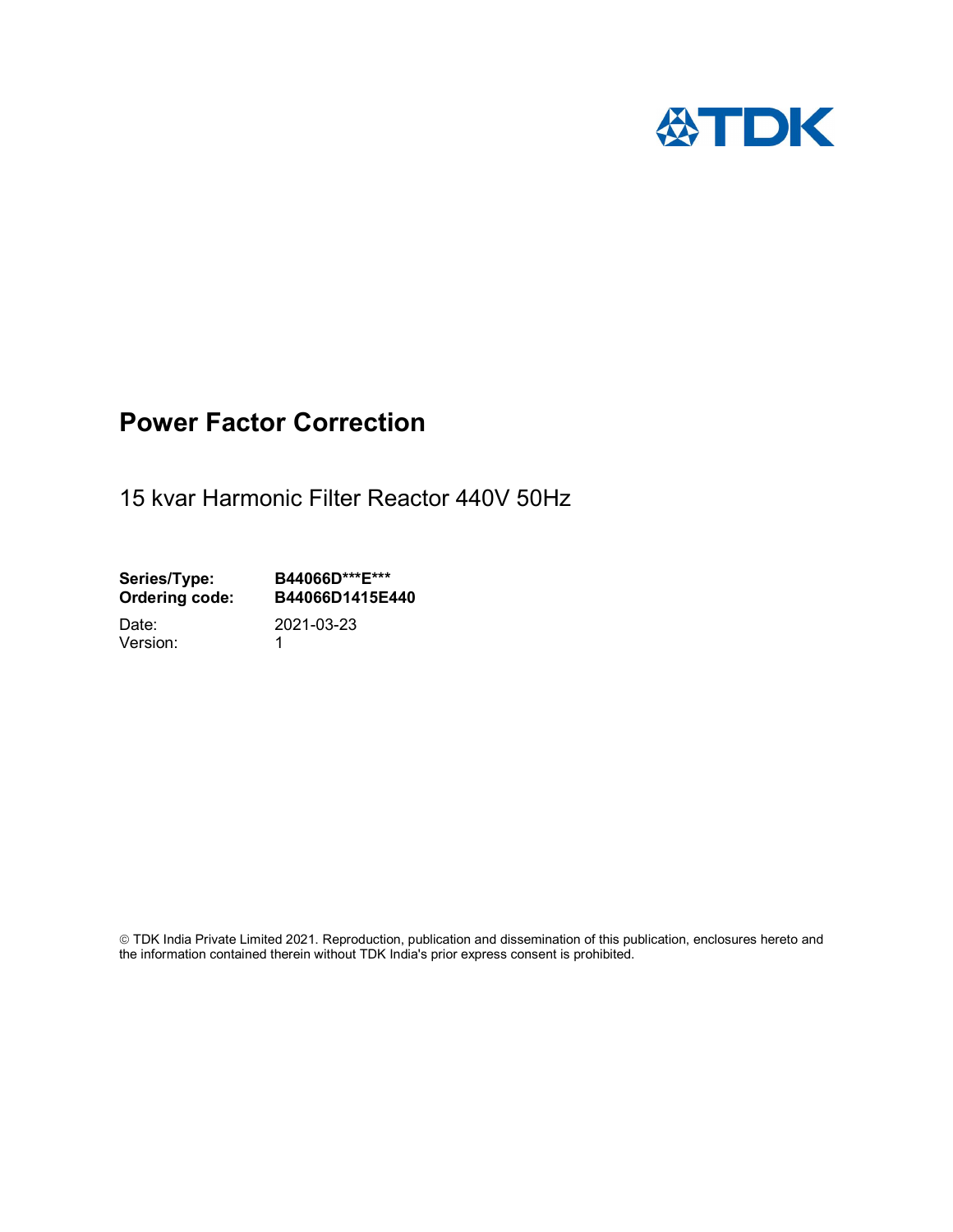

# Power Factor Correction and B44066D1415E440

# 15 kvar Harmonic Filter Reactor 440V 50Hz BA4066D\*\*\*E\*\*\*

### **Characteristics**

- $H$  Highest linearity
- Temperature control via micro switch in inner coil
- $\blacksquare$  Highest life time by high quality materials
- **Low** losses
- $\blacksquare$  High overloading capability
- Safety device, temperature micro switch
- **Aluminium foil winding**
- **Low noise**

Technical data



| De-tuning factor p                              | 14             | $\%$        |
|-------------------------------------------------|----------------|-------------|
| Effective filter output $Q_C$                   | 15             | kvar        |
| Rated voltage $V_R$ <sup>1)</sup>               | 440            | V           |
| Rated frequency f                               | 50             | Hz          |
| Ambient temperature / Insulation class          | 40 / H         | $^{\circ}C$ |
| Capacitance C delta (tot.)                      | 212.1          | μF          |
| Inductivity L                                   | $3 \cdot 6.69$ | mH          |
| Fundamental current 11 <sup>3)</sup>            | 20.86          | A           |
| Linear up to $4$ )                              | 28.15          | A           |
| Effective current $IRMS$ <sup>2)</sup>          | 21.04          | A           |
| Rated harmonic voltages (3rd/5th/7th/11th/13th) | 0.5/6/5/3.5/3  | $\%$        |
| Temperature protection (NC)                     | yes            |             |
| Total losses $P_D$                              | 150            | W           |
| Total weight                                    | 18             | kg          |

<sup>1)</sup> Voltage rise up to 106% of rated voltage is considered in current  $I_{\text{eff}}$ .

<sup>2)</sup>  $I_{eff} = \sqrt{(I_1^2 + I_3^2 + ... I_x^2)}$ 

<sup>3)</sup>  $11 = 1.06$   $\cdot$   $I_R$  ( $I_R$  = Capacitor current 50Hz)

<sup>4)</sup> Linear current =  $1.43$   $\cdot$  I<sub>R</sub> (I<sub>R</sub> = Capacitor current 50Hz)

#### **Connection**

| Line                | l 1U1-1V1-1W1       |
|---------------------|---------------------|
| Capacitors          | l 1U2-1V2-1W2       |
| Temperature control | <u> 4 ຕ</u><br>ے- ا |

### Reference standard IEC60076-6

CAP FILM ES PFC PM 2021-03-23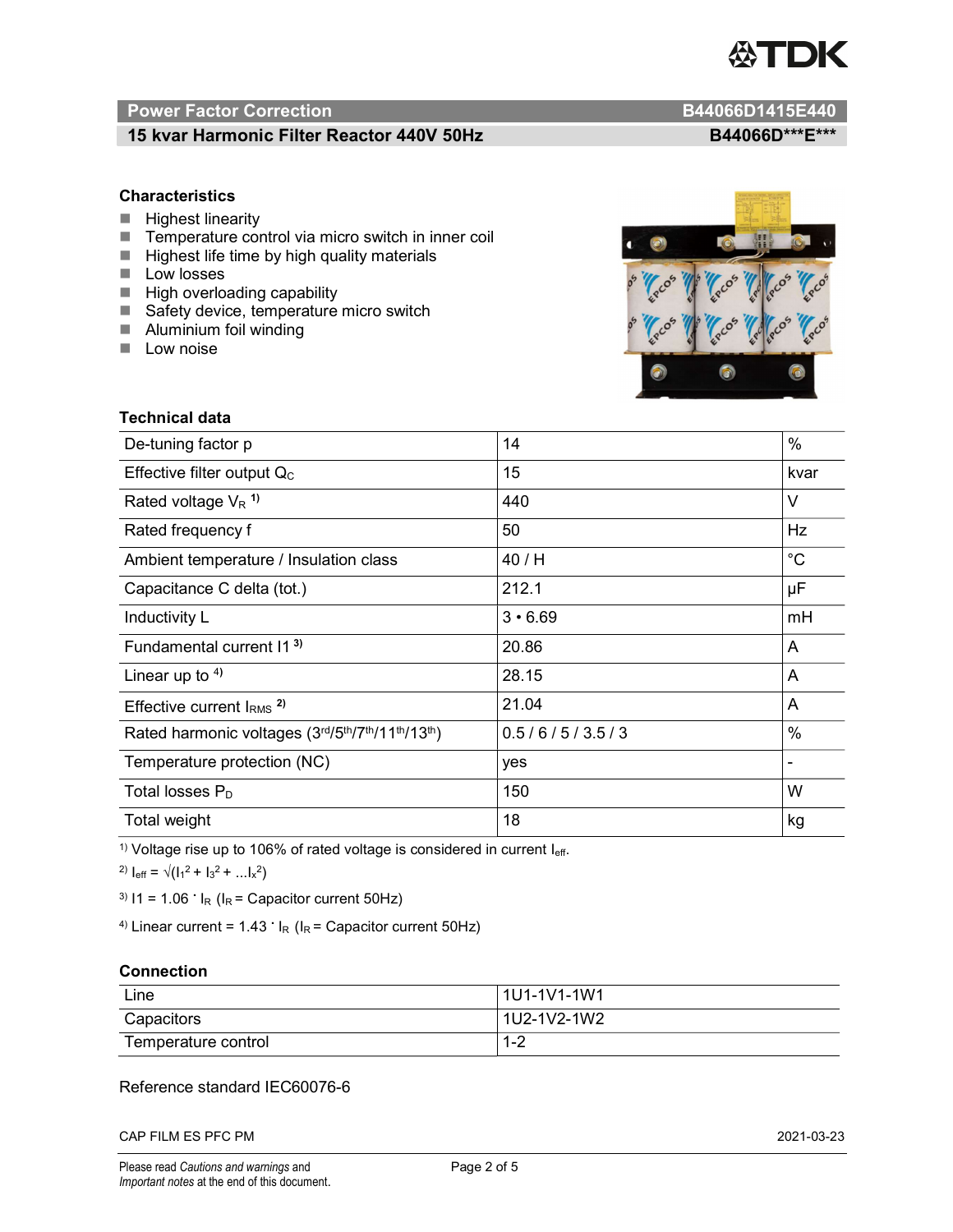

#### Power Factor Correction and B44066D1415E440

# 15 kvar Harmonic Filter Reactor 440V 50Hz BA4066D\*\*\*E\*\*\*

#### Dimensional drawings



#### **Dimensions**

| L/mm  | 225   | b/mm  | 112       |
|-------|-------|-------|-----------|
| H/mm  | 205   | e/mm  | $100\pm5$ |
| W/mm  | 155±5 | d1/mm | 10.8      |
| 11/mm | 190   | d2/mm | 15.5      |
| 12/mm | 190   | A     | 175       |
| n1/mm | 150   | В     | 95        |
| n2/mm | 98±3  | Ø     | 8.5       |

#### Cautions and warnings

- Do not install the reactor in case of any visible damages.
- Installation must be done by skilled personnel only.
- Do not use or store harmonic filter reactors in corrosive atmosphere, especially where chloride gas, sulphide gas, acid, alkali, salt or similar substances are present.
- Do not touch the device during operation: all electrically active parts of this equipment such as windings, electronic components, leads, fuses and terminals carry a dangerous voltage which can lead to burns or electric shock.
- Covers which protect these electrically active parts from being touched must not be opened or removed during operation.
- Before any assembly or maintenance work is started, all installations and equipment must be disconnected from the power source.
- Noncompliance with these instructions may lead to death, serious injury or major damage to equipment.

FAILURE TO FOLLOW CAUTIONS MAY RESULT, WORST CASE, IN PREMATURE FAILURES OR PHYSICAL INJURY.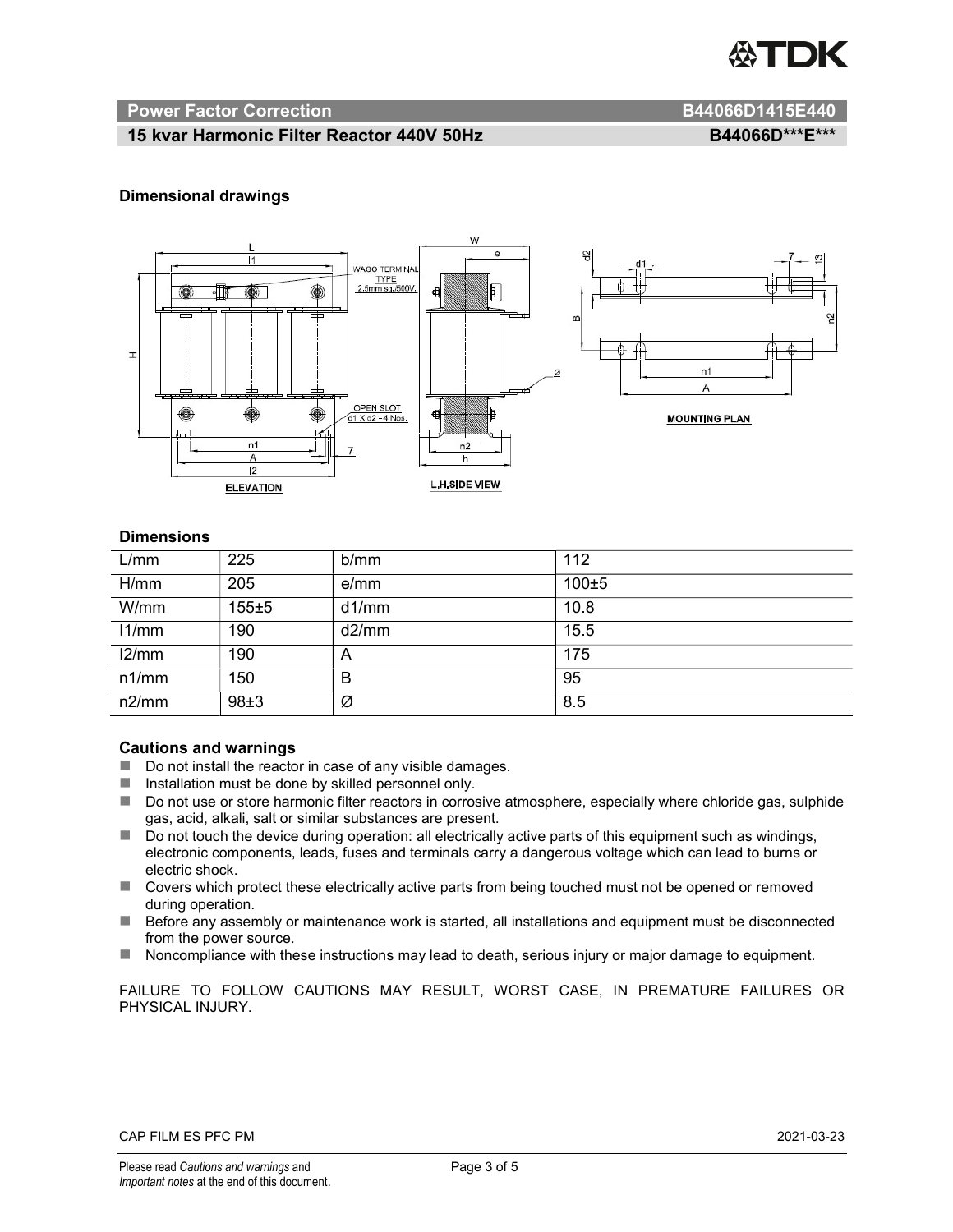

# Power Factor Correction B44066D1415E440

# 15 kvar Harmonic Filter Reactor 440V 50Hz BA4066D\*\*\*E\*\*\*

The following applies to all products named in this publication:

- 1. Some parts of this publication contain statements about the suitability of our products for certain areas of application. These statements are based on our knowledge of typical requirements that are often placed on our products in the areas of application concerned. We nevertheless expressly point out that such statements cannot be regarded as binding statements about the suitability of our products for a particular customer application. As a rule we are either unfamiliar with individual customer applications or less familiar with them than the customers themselves. For these reasons, it is always ultimately incumbent on the customer to check and decide whether a product with the properties described in the product specification is suitable for use in a particular customer application.
- 2. We also point out that in individual cases, a malfunction of electronic components or failure before the end of their usual service life cannot be completely ruled out in the current state of the art, even if they are operated as specified. In customer applications requiring a very high level of operational safety and especially in customer applications in which the malfunction or failure of an electronic component could endanger human life or health (e.g. in accident prevention or life-saving systems), it must therefore be ensured by means of suitable design of the customer application or other action taken by the customer (e.g. installation of protective circuitry or redundancy) that no injury or damage is sustained by third parties in the event of malfunction or failure of an electronic component.
- 3. The warnings, cautions and product-specific notes must be observed.
- 4. In order to satisfy certain technical requirements, some of the products described in this publication may contain substances subject to restrictions in certain jurisdictions (e.g. because they are classed as hazardous). Useful information on this will be found in our Material Data Sheets on the Internet (www.tdk-electronics.tdk.com/material). Should you have any more detailed questions, please contact our sales offices.
- 5. We constantly strive to improve our products. Consequently, the products described in this publication may change from time to time. The same is true of the corresponding product specifications. Please check therefore to what extent product descriptions and specifications contained in this publication are still applicable before or when you place an order.

We also reserve the right to discontinue production and delivery of products. Consequently, we cannot guarantee that all products named in this publication will always be available. The aforementioned does not apply in the case of individual agreements deviating from the foregoing for customer-specific products.

- 6. Unless otherwise agreed in individual contracts, all orders are subject to our General Terms and Conditions of Supply.
- 7. Our manufacturing sites serving the automotive business apply the IATF 16949 standard. The IATF certifications confirm our compliance with requirements regarding the quality management system in the automotive industry. Referring to customer requirements and customer specific requirements ("CSR") TDK always has and will continue to have the policy of respecting individual agreements. Even if IATF 16949 may appear to support the acceptance of unilateral requirements, we hereby like to emphasize that only requirements mutually agreed upon can and will be implemented in our Quality Management System. For clarification purposes we like to point out that obligations from IATF 16949 shall only become legally binding if individually agreed upon.